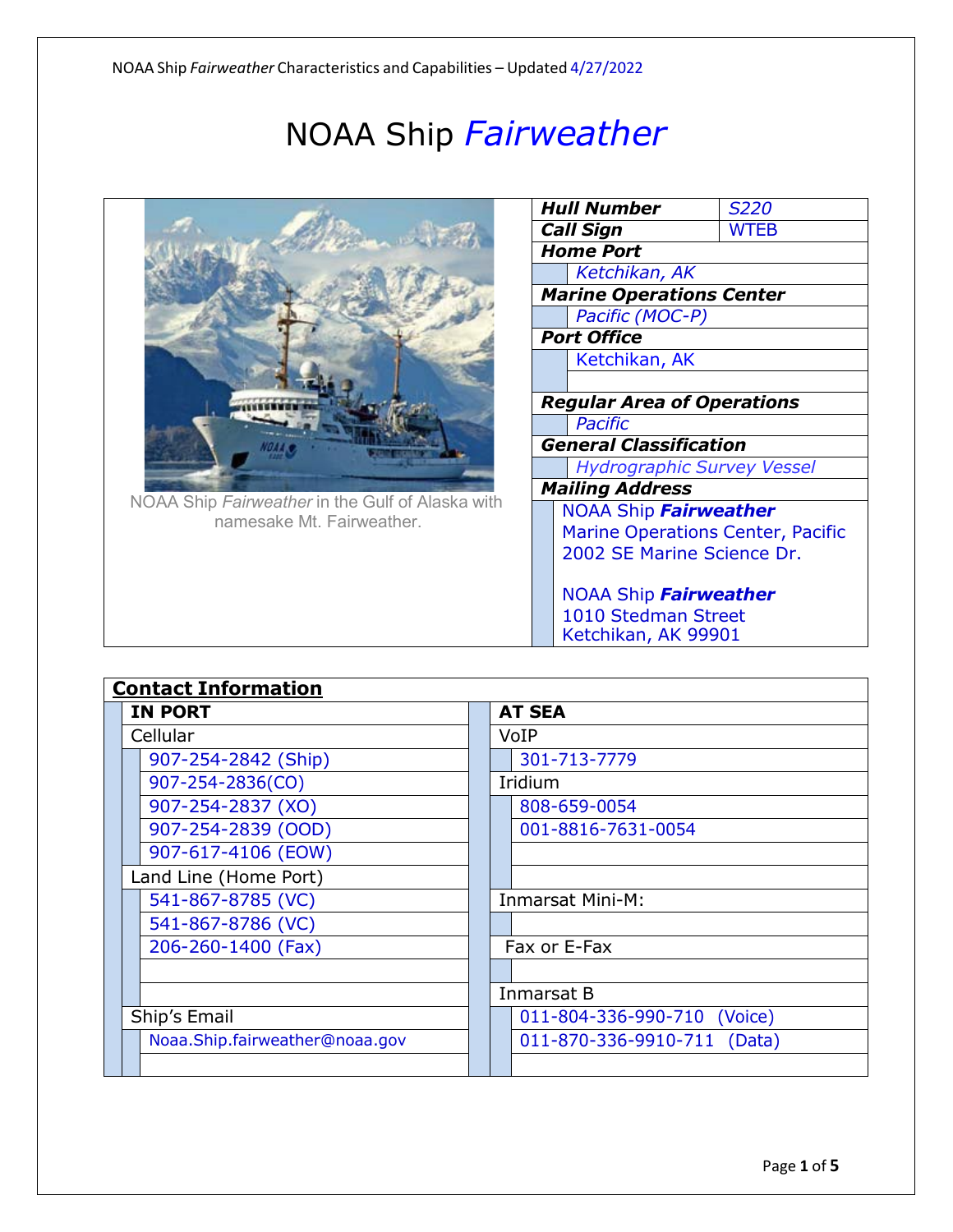| <u>Design</u> |                                    |                                         |  | <b>Speed &amp; Endurance</b>  |                        |  |
|---------------|------------------------------------|-----------------------------------------|--|-------------------------------|------------------------|--|
|               | Designer:                          | <b>Maritime</b><br>Administration       |  | Emergency Speed (KTS):        | 13.4                   |  |
|               | Builder:                           | Aerojet-<br>General<br><b>Shipyards</b> |  | Cruising Speed (KTS):         | 12.5                   |  |
|               | Launched:                          | March 15 <sup>th</sup> ,<br>1967        |  | Range (nm):                   | 8640                   |  |
|               | Delivered:                         | January 1968                            |  | Endurance (days):             | 30                     |  |
|               | Commissioned:                      | April 10, 1968                          |  | <b>Endurance Constraint:</b>  | Food/<br><b>Stores</b> |  |
|               | Length (LOA - ft.):                | 231                                     |  | <b>Compliment - Maximum</b>   |                        |  |
|               | <b>Breadth</b><br>(moulded - ft.): | 42                                      |  | <b>Commissioned Officers</b>  | 12                     |  |
|               | Draft, Maximum<br>$(ft)$ :         | 18.5                                    |  | Engineers, Licensed           | $\overline{4}$         |  |
|               | Depth to Main<br>Deck (ft.):       | 8                                       |  | Engineer, Unlicensed          | 7                      |  |
|               | Hull Description:                  | Welded steel/<br>ice<br>strengthened    |  | <b>Deck</b>                   | 13                     |  |
|               | Displacement:                      | 1,800 tons                              |  | Survey                        | 9                      |  |
|               | <b>Berthing</b>                    |                                         |  | <b>Stewards</b>               | 4                      |  |
|               | Single Staterooms:                 | 25                                      |  | <b>Electronic Technicians</b> |                        |  |
|               | Double Staterooms:                 | 16                                      |  | <b>USPHS Medical Officer</b>  | $\overline{0}$         |  |
|               | <b>Other Staterooms:</b>           | $\mathbf{0}$                            |  | <b>Total Crew</b>             | 51                     |  |
|               | <b>Total Berths:</b>               | 57                                      |  | <b>Scientists</b>             | 6                      |  |

| <b>Medical Facilities:</b> |                                                                                                         | <b>Food Service Seating Capacity</b> |            |    |
|----------------------------|---------------------------------------------------------------------------------------------------------|--------------------------------------|------------|----|
|                            | One medical treatment room containing                                                                   |                                      | Mess Room: | 37 |
|                            | one berth for patients. Emergency and                                                                   |                                      |            |    |
|                            | first-aid equipment aboard, administered                                                                |                                      |            |    |
|                            | by designated vessel personnel. USPHS                                                                   |                                      |            |    |
|                            | $\mathsf{\overline{\mathsf{I}}}$ medical officer available upon request<br>and availability of officer. |                                      |            |    |

| <b>Navigational Equipment (Ship's</b><br>Use) |                                                    | <b>Type (Make/Model/Amount/Location)</b> |                                             |
|-----------------------------------------------|----------------------------------------------------|------------------------------------------|---------------------------------------------|
|                                               | Radars (X and S Band)                              |                                          | Furuno, FAR/FR-2805/2/Bridge                |
|                                               | <b>GPS</b>                                         |                                          | Northstar/ 951/952/ 1/Bridge                |
|                                               | <b>Gyro Compass</b>                                |                                          | SGB/ Meridian/ 2/Athwart ship<br>passageway |
|                                               | Deepwater and Shallow Navigational<br>echosounders |                                          | Furuno/ FE-700/ 1/Bridge                    |
|                                               | <b>ECDIS</b>                                       |                                          | Transas/1/Bridge                            |
|                                               |                                                    |                                          |                                             |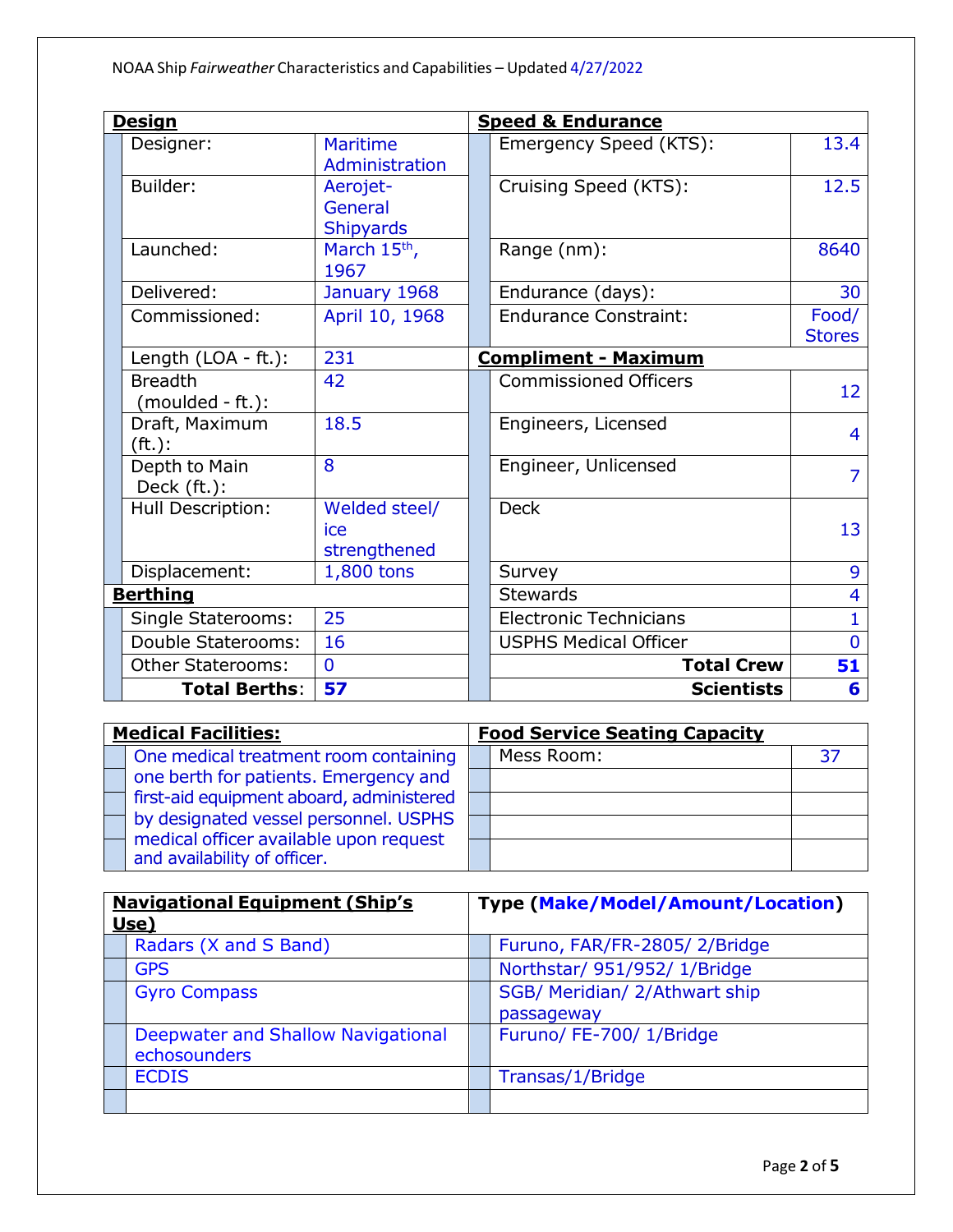| <b>Navigational Equipment (Access to</b><br><b>onboard Scientists)</b> |                                                           | <b>Type (Make/Model/Amount/Location)</b> |             |  |
|------------------------------------------------------------------------|-----------------------------------------------------------|------------------------------------------|-------------|--|
|                                                                        | <b>GPS</b>                                                |                                          | <b>None</b> |  |
|                                                                        | <b>Gyro Compass</b>                                       |                                          | <b>None</b> |  |
|                                                                        | <b>Deepwater and Shallow Navigational</b><br>echosounders |                                          | <b>None</b> |  |
|                                                                        | <b>ECDIS</b>                                              |                                          | <b>None</b> |  |
|                                                                        | Charting Program with Ship's Position                     |                                          | <b>None</b> |  |

| <b>Laboratory Spaces and other Scientific Spaces</b> |                                    |                 |                                                                                 |  |  |  |
|------------------------------------------------------|------------------------------------|-----------------|---------------------------------------------------------------------------------|--|--|--|
| <b>Type</b>                                          | <b>Location</b>                    | ft <sup>2</sup> | <b>Description: (Available Services and/or</b>                                  |  |  |  |
|                                                      |                                    |                 | Connections, counter space, etc.)                                               |  |  |  |
| <b>Wet Lab</b>                                       | Aft most lab                       | 240             | Only counter space available to<br>scientists, fresh water sink                 |  |  |  |
| Dive Lab                                             | Just Aft of<br>mess Deck           | 220             | Counter space, part of a computer rack.                                         |  |  |  |
| Electronics/<br><b>Computer Lab</b>                  | <b>Just Forward</b><br>of the mess | 140             | Data Plot 2: Used for crew computers                                            |  |  |  |
| Electronics/<br><b>Computer Lab</b>                  | Just Aft of<br>the Bridge          | 342             | Data Plot 1: Used for hydrographic<br>mission. Not available for scientist use. |  |  |  |

| <b>Scientific Data Collection Systems and Supportable Operations</b> |                                                                                                                            |  |  |  |  |  |
|----------------------------------------------------------------------|----------------------------------------------------------------------------------------------------------------------------|--|--|--|--|--|
| <b>Type</b>                                                          | <b>Brief Description (where equipment is</b><br>involved, please state what type (i.e. ME70,<br>EK60, ES60, Seabird, etc.) |  |  |  |  |  |
| Conductivity, Temp., Depth<br>(CTD) Without Water Samples            | <b>Seabird</b>                                                                                                             |  |  |  |  |  |
| Dive Team Equipped                                                   | If all divers are available                                                                                                |  |  |  |  |  |
| <b>Multibeam Equipped for</b><br><b>Hydrographic Surveys</b>         | Reson 7125 (on Launches), Reson 8160 (on<br>ship)                                                                          |  |  |  |  |  |
| <b>Scientific Computer System</b><br><b>Equipped</b>                 |                                                                                                                            |  |  |  |  |  |

| DATA COLLECTED BY THE SHIP'S SCIENTIFIC COMPUTER SYSTEM<br>(SCS) IN THE STANDARD CONFIGURATION |              |                          |  |  |  |  |  |
|------------------------------------------------------------------------------------------------|--------------|--------------------------|--|--|--|--|--|
| <b>Description</b>                                                                             | <b>Units</b> | <b>Data Source</b>       |  |  |  |  |  |
| BWR - Bearing and Distance to WPT (Rhumb)                                                      | <b>XXX</b>   | <b>XXX</b>               |  |  |  |  |  |
| Line)                                                                                          |              |                          |  |  |  |  |  |
| <b>GLL</b> - Geographic Position (Lat/Lon)                                                     | DM.M         | <b>GP150</b>             |  |  |  |  |  |
| HDT - Heading (True)                                                                           |              | <b>SG Brown Meridian</b> |  |  |  |  |  |
| OSD - Own Ship Data (Ship course & speed)                                                      |              |                          |  |  |  |  |  |
| OSD - Own Ship Data (Ship course & speed)                                                      |              |                          |  |  |  |  |  |
| RMC - Recommended Min Nav Info RMC Tags                                                        |              | <b>GP150</b>             |  |  |  |  |  |
| VWR - Relative wind speed and angle                                                            |              |                          |  |  |  |  |  |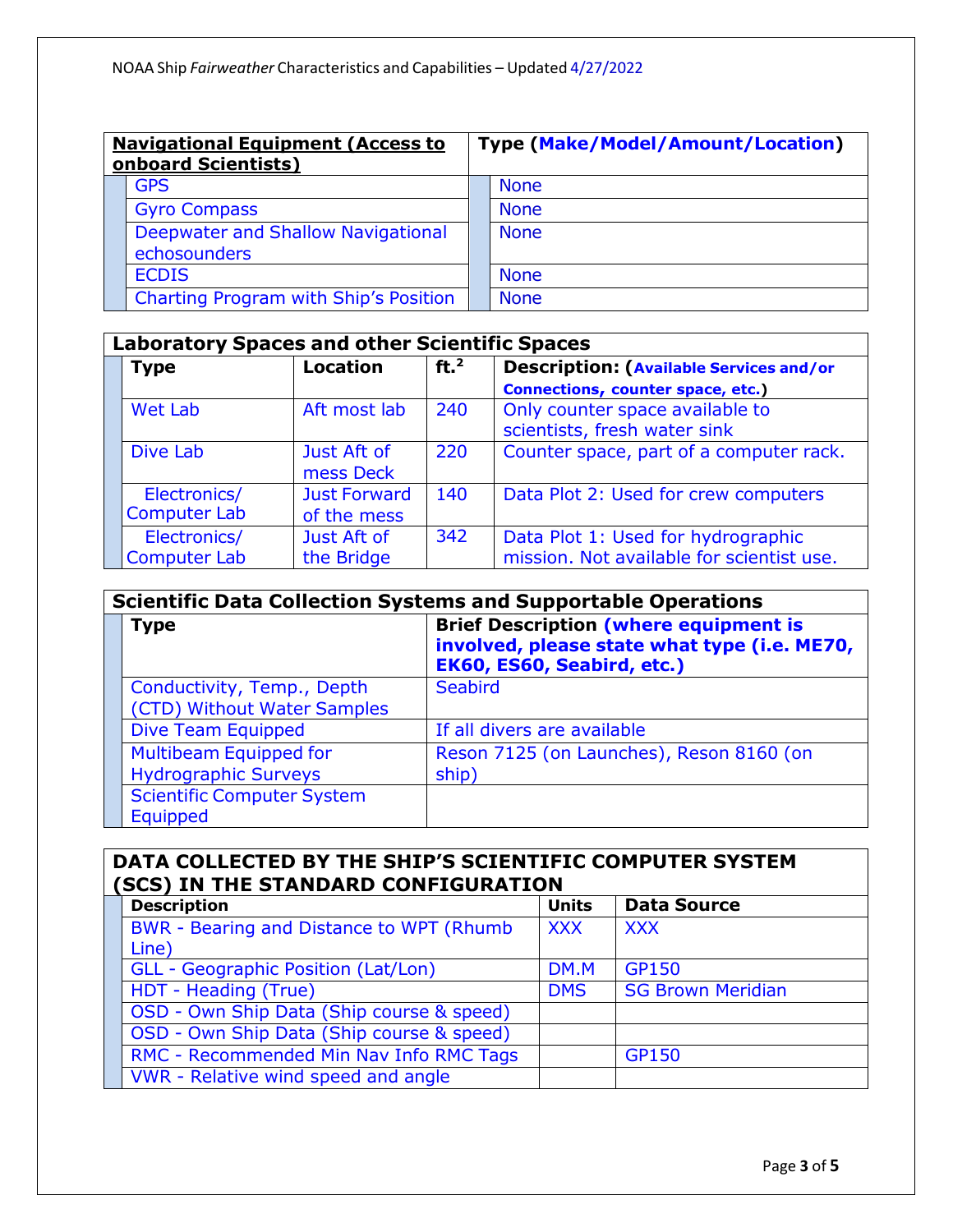| <b>DECK EQUIPMENT:</b>               |                                  |  |                                      |                            |
|--------------------------------------|----------------------------------|--|--------------------------------------|----------------------------|
| Winch $-$ (A-Frame)                  |                                  |  | <b>Winch (J-Frame)</b>               |                            |
| Quantity:                            |                                  |  | Quantity:                            |                            |
| Manufacturer:                        | <b>DWS</b><br>International Inc. |  | Manufacturer:                        | <b>Markey</b>              |
| Model                                | <b>5050 EHI</b>                  |  | Model                                | <b>COM-15V</b>             |
| Drive:                               | Electro-<br>hydraulic            |  | Drive:                               | Electro-hydraulic          |
| $\overline{\text{Max. Pull}}$ (lbs): |                                  |  | Max. Pull (lbs):                     | 1,869                      |
| Max. Depth (m)                       |                                  |  | Max. Depth (m)                       |                            |
| Drum Capacity:                       |                                  |  | Drum Capacity:                       |                            |
| <b>Type of Cable</b><br>Installed:   |                                  |  | Type of Cable<br>Installed:          | 0.375                      |
| Length of Cable on<br>the drum (m)   | 960                              |  | Length of Cable on<br>the drum $(m)$ | 4000                       |
| Location:                            | <b>Boat Deck</b>                 |  | Location:                            | Fantail, Starboard<br>side |

| <b>Crane, Telescopic Boom</b> |                                 | <b>Crane (Fixed Length)</b> |                  |  |
|-------------------------------|---------------------------------|-----------------------------|------------------|--|
| Quantity:                     |                                 | Quantity:                   |                  |  |
| Manufacturer:                 | <b>Skagit</b>                   | Manufacturer:               | <b>Skagit</b>    |  |
| Model:                        |                                 | Model:                      |                  |  |
| Boom Length (ft):             | 25                              | Boom Length (ft):           | 40               |  |
| Lifting Cap. (lbs):           | 1,500 extended                  | Lifting Cap. (lbs):         | 5,000            |  |
| Location:                     | Foredeck, Port<br>and Starboard | Location:                   | <b>Boat deck</b> |  |

| <b>A Frame</b>     |                | J Frame            |                    |
|--------------------|----------------|--------------------|--------------------|
| Quantity:          |                | Quantity:          |                    |
| Type:              | Movable        | Type:              | <b>Movable</b>     |
| Clearance over the | 9              | Clearance over the | 4                  |
| side $(ft)$ :      |                | side $(ft)$ :      |                    |
| Horizontal         |                | Horizontal         |                    |
| Clearance (ft):    |                | Clearance (ft):    |                    |
| Safe Working Load  | 8,000          | Safe Working Load  | 8,000              |
| (lbs)              |                | (lbs)              |                    |
| Location:          | Center fantail | Location:          | Fantail, Port side |

| <b>Anchor - Bow</b>      |                  |  |
|--------------------------|------------------|--|
| Quantity                 | $\mathcal{P}$    |  |
| Type                     | <b>Stockless</b> |  |
| Weight (lbs)             | 3000             |  |
| <b>Port Anchor Chain</b> | 165              |  |
| Length (fathoms)         |                  |  |
| <b>Starboard Anchor</b>  | 165              |  |
| Chain Length             |                  |  |
| (fathoms)                |                  |  |